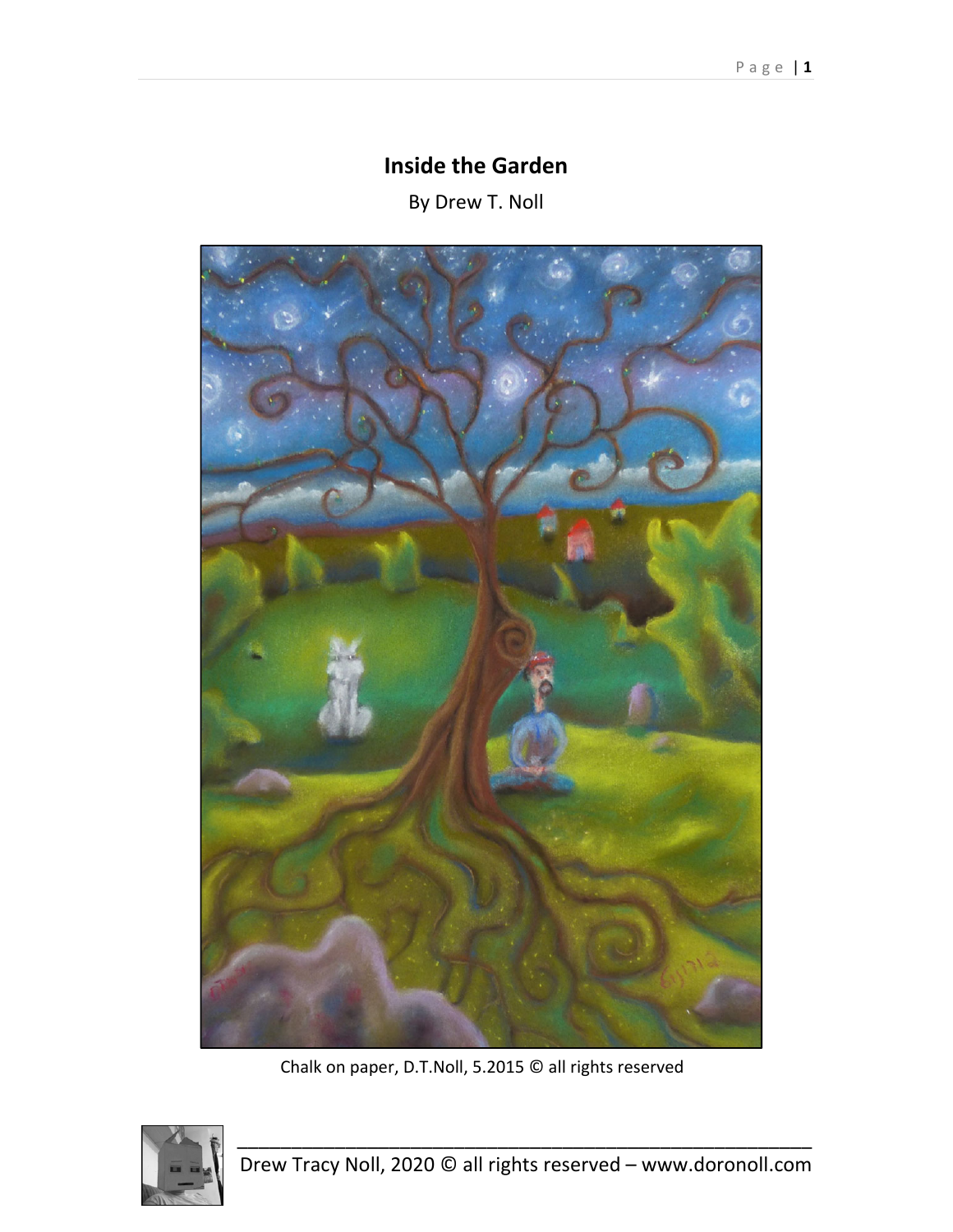It was a normal day deep in the forest—a no‐lemon, no‐melon kind of day, where the beach lapped water at the shore, slowly removing soil from the roots around trees that grew, prodding equally with desire and diplomacy. Electric rain trickled down onto jagged freshly‐formed heights, black and sharp, and then pooled into grottos and over broad‐leaves that had bantered together at the edge of sweet‐water ponds. The forest had no borders; it extended beneath the waves and into the sea, where wild‐weed and kelp jittered and wavered with the currents, providing transportation corridors for myriad beings simply going about their lives. The forest was built from inside the earth, with water and with air, oddly still hovering there. The wind in the forest was alive and buzzing with swooping insects, and with birds. Color was everywhere, under the sea, above the forest, and all things in the world had purpose. All things loved one‐another and all things were connected, each conducting one‐level interrelated solos.

But, there was emptiness throughout the land and things felt this and knew of it. Imagining purpose like nano‐organisms coagulating with no specific meaning, all things were deified, but without being whole. And then, deep within this forest, like flaking bark falling from anomalous crab, an empty hole-full of nitrogenous-sequences pooled; and then a preposterous being leapt forth, flew out into space, and was planted into the soil; an anointed one with a civic eye, and the one that would change all faith into states of endlessly unseemly and undone.

It was impossible to see this being, for it shone out an intense light and glow, like that of its maker. All that could be seen was an empty space in

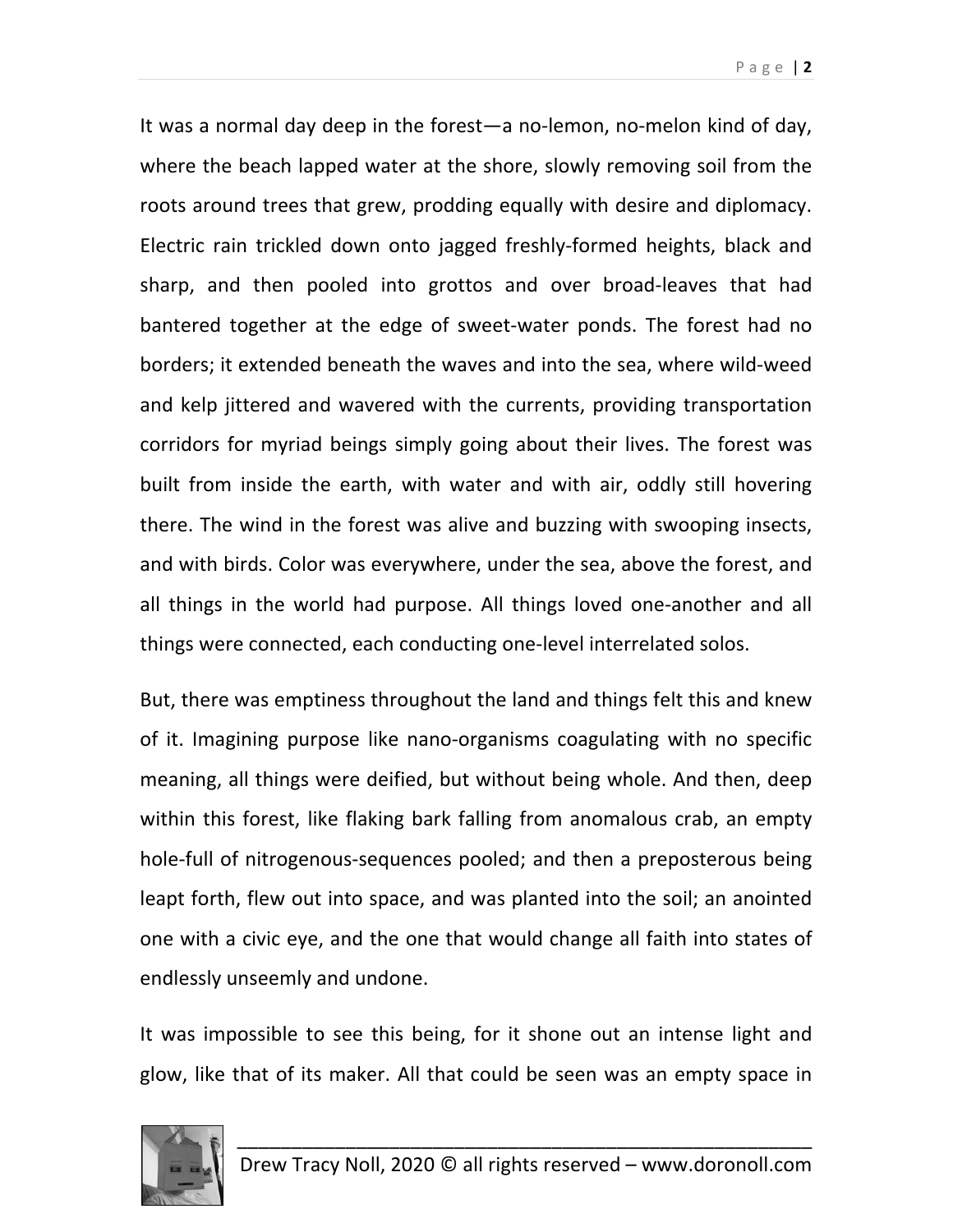Page | **3**

the forest, shaped like an upright walker. It wasn't. Upright walkers were only myth, descended from legend. Monkeys tried incessantly, with all their curiosity and chaos, to imitate the legend, but all knew that there was no such thing. The plays that the orangutans and lemurs put on were only for show, sometimes for sport, but entirely make‐believe. The beings of the sea also knew of such distraction. Underwater plays were said to be greater than those upon the surface, even considering the birds and insects, and how they swooped in to collect fur from shrieking monkeys to coat their nests with. It was storied in these plays, always, that under the water all life began. It merely crawled forth upon the land and into the air, fins becoming legs, and arms becoming wings. But, even though the plays were make‐ believe and the impossible being could not be seen, the myths were believed.

Six separate forms to evolve all life from were created. Six became synonymous with formation, and seven beyond it. Eight started to spiral back as the world began to fold unto itself, like a wormhole in time stretching and pulling at all physical reality. The unseen being, the so‐called upright walker, was born on the sixth evolution of space and time within the forest. By the time the eighth rolled around, the upright walker had learned to speak all the languages that existed in the entire forest before there was time, and all of creation learned that the forest was inside a garden so wondrous that it couldn't be seen from outside—except sometimes from the west, since the garden sat in the east. The stories were told at every level, from one end to the other, elaborating upon themselves

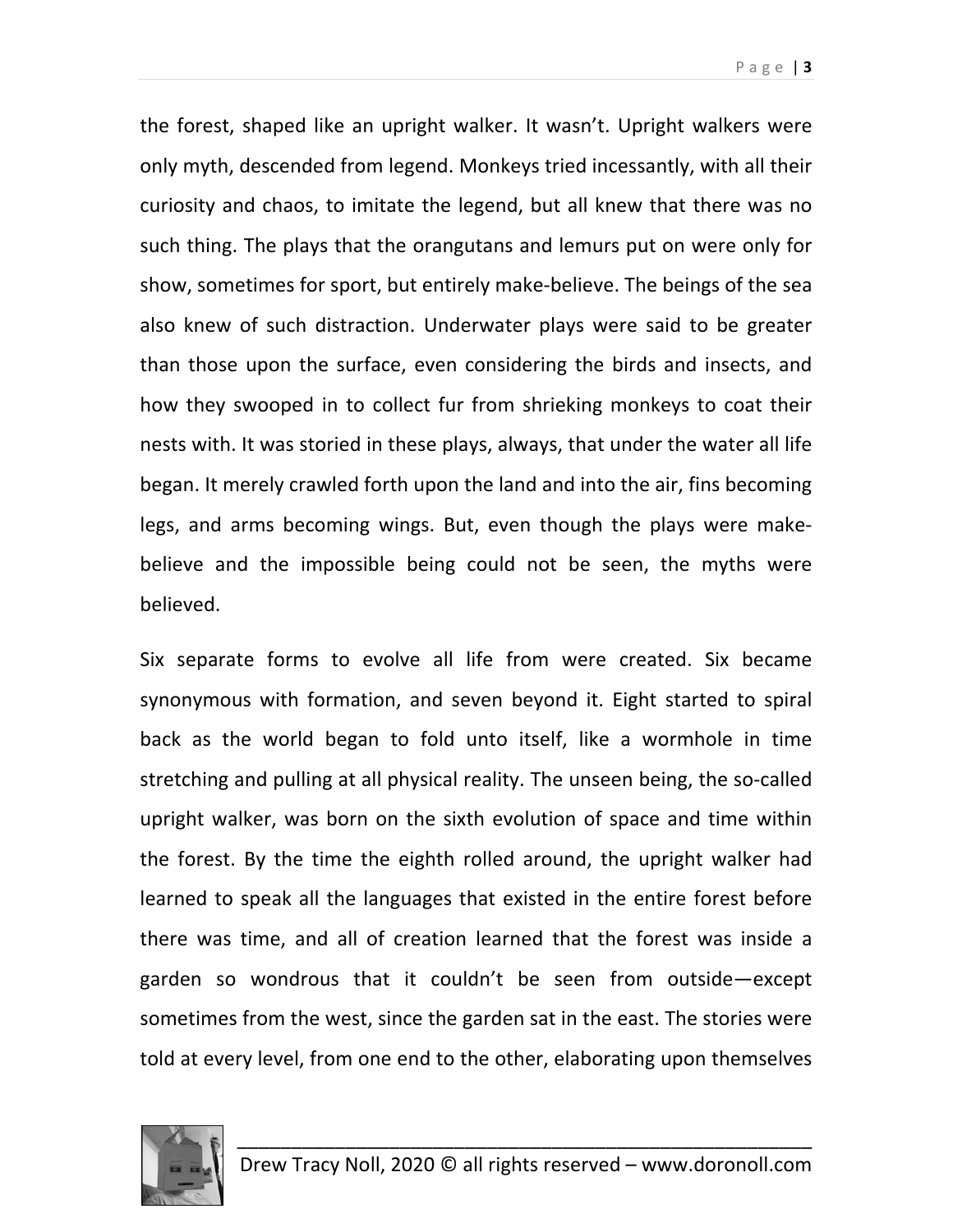only enough for believability—like any tradition, good and truly oral. The envelope of the world opened and spread the space enclosing the rest aside, compressing it back into something other, something unknown, and something grander than understanding could eventually be.

The myriad creatures in the forest, both above and under the sea, came to believe that their world was very special, a one‐of‐a‐kind place that had never existed before. Once they believed, the unseen upright walker was heard, sound connecting with radar each to the other. Then creation branched and evolved from one of the six original life‐seeds planted inside the forest, under the sea. Each seed, after sprouting, was then transplanted with tender loving care, above the sea and beneath the soil, where it grew into the largest organism ever known and able to contain all worlds within. The organism spawned itself and consumed all things, growing into the dimension it was created for. It awoke and pushed all space, and it built itself into a habitat for all things to be. But, to really be, all things vied for their own rooms and struggled, the finite dividing again and again. Both above and below the sea, the forest grew ever wild with animals and things filling every place, squabbling for footholds onto trees and shrubs that left no room to move between. So, another garden was created inside the first, inside the forest, inside the garden, which was to be manicured with loving‐ care into immaculate, tiny perfection.

The upright walker explained that: inside the garden, seeing could be seen; and while telling the tenet of the story to forest inhabitants, with each additional word uttered, the upright walker began to spawn a glowing

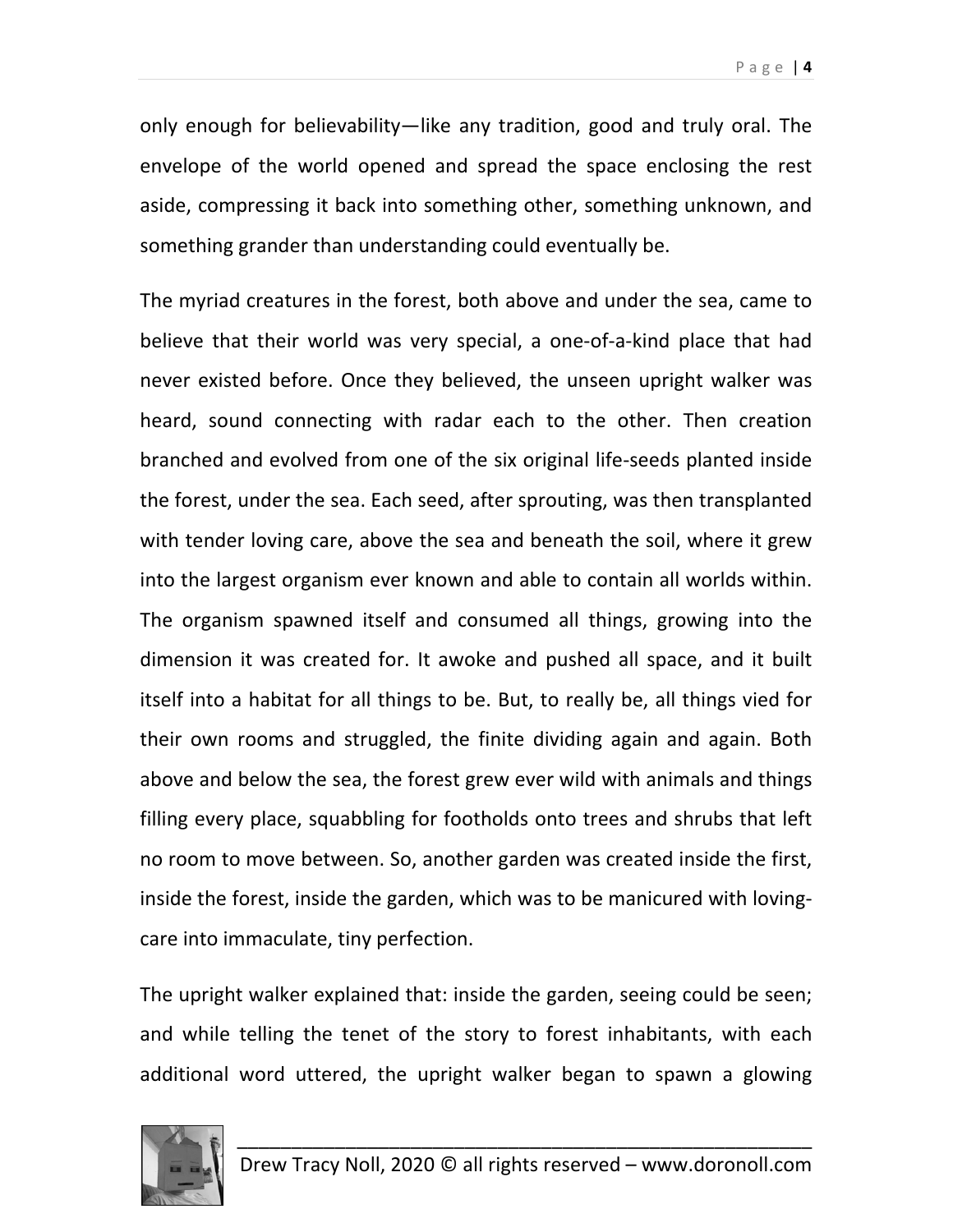armature, covering‐over like lotus blossoms with premature bloom. The upright walker explained to all inhabitants of having been made from land, and of breath; and that a name to call was given as Adam with two alephs, after the word for earth, and after the first‐ever breath was blown. But, the myriad creatures that had gathered around the place where the upright walker should have been, only perceived an image of a glowing armature that grew upwards evermore, and didn't eventually believe. It made no sense that this particular creation was made from both one of the original six creations and only 'then' was made from the earth under their feet. And, "*What's with all this 'first breath' business*?" everyone began to mutter…

The upright walker stood over, hearing their murmuring. Then, unfolding the creases that had pressed into the shiny, hard outer shell, like a blossom about to bloom, the upright walker stood tall, looming above them all. And, all trembled at the presence above, still growing skyward, above the clouds and disappearing through the moist haze filling the air throughout the garden inside the forest, inside the garden. The fish flew from the sea and pooled together into schools to learn what they could of the upright walker and the truth of what had been said. The birds flew too, flocking into mad, contorting shapes, graphically collaborating, and filling the skies, wondering all the while: *?do Geese see god*. Others that gathered also began to float upwards. The upright walker continued to grow, taller and taller; and the others in the garden followed, watching the bloom unfold up into the heavens. *Was it a cat I saw? Was it a rat I saw?* A gaze of raccoons spiraled

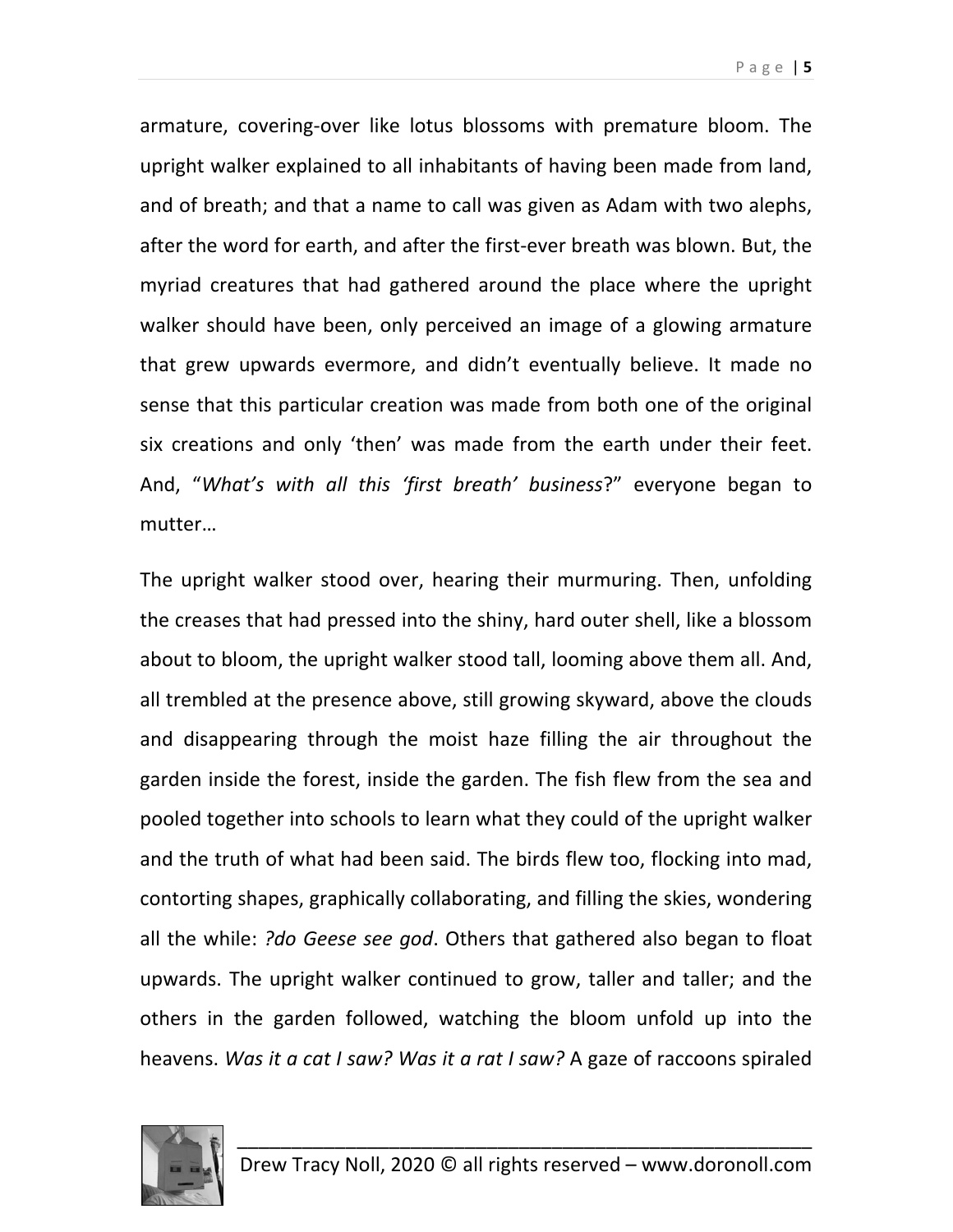up … like flying squirrels, and then a passel of opossums were seen to bob up, then bob down, as each gained elevation, with pointed tails and pointed noses. Snakes of all colors and sizes clutched at their tails and glided upwards evermore, like soap bubbles spinning about the skies, bouncing about and then threaded like racecars by wayward opossums.

All creatures mirrored the opalescence of the upright walker's hard‐skin shell, glittering and shimmering all along its seams. The entire garden was ablaze with the light that cascaded down from the heights that the upright walker was now ascending to. The entire garden became a shimmering mass of light and color. Each creature became a part of the whole, a part of the garden, and even a part of the upright walker, merging and vibrating like scissors with shells. It was then that all knew what had happened. Within every thought is the birth of the next. It never ends, is evermore, nevermore. The original creation that became earth, dirt, and mud, to build and to add up to the upright walker, which was the second thought, became born of the first. The breath was the third, and so on and so forth. All beings in the garden, in the forest, and in the garden, had come to understand the truth of it all.

The upright walker then began to shrink down, as all the glittering creatures, once lone floating sagas at the top spot themselves, coalesced onto the ground back down at the upright walker's feet. There were neither toenails nor fingernails. Eyes could now be seen, and a place from which words had uttered emerged. Each breath inside the upright walker, wishing in and whishing out, utterly gusty like wind blowing up from the south, fed